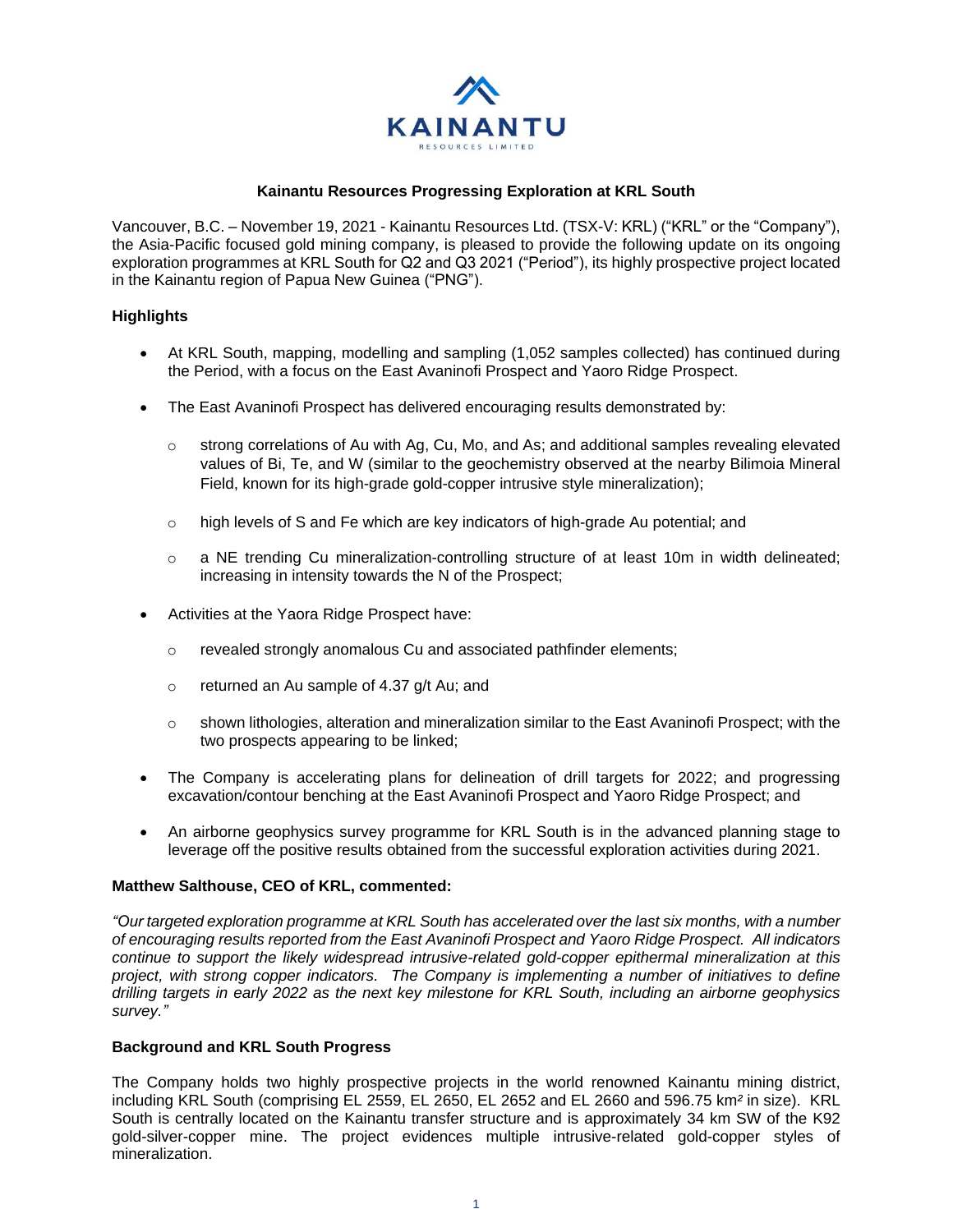

Since listing, the Company's immediate focus has been on exploration activities in the central area of KRL South, primarily around Tirokave. As reported earlier in the year, following a comprehensive ridge and spur programme in 2020/early 2021 (with more than 2,000 samples taken), a number of encouraging outcomes were reported:

- prospects were identified at East Avaninofi Prospect, Yaoro Ridge Prospect and Kerefa Prospect;
- high-grade rock sampling results at East Avaninofi Prospect were reported, including 40.13ppm Au, with coincident 492ppm Cu, 131ppm Mo, 134ppm Bi and 29.3ppm Te; and
- detailed mapping and sampling indicated strong similarities between KRL South and other successful projects in the Kainantu district (demonstrated by lithologies, mineral-controlling structural trends, alteration zonation, mineralogy and geochemical data).

Building on these outcomes, KRL has continued its focused sampling programme during the Period; with mapping and manual excavation work along the dominant structural trends. The initial focus has been on the East Avaninofi Prospect and moving onto the Yaoro Ridge Prospect.

Further encouraging results and observations are reported below, with the Company increasingly confident of delineating drill targets at these prospects in the near future. Intensive and focused mapping and sampling over the East Avaninofi Prospect and further sampling at the Yaoro Ridge Prospect continues to support the Company's view of the potential of this area for eventual definition of an Au resource.

# **East Avaninofi Prospect**

Building on the 40.13 g/t Au sample returned from the southern slopes of the East Avaninofi Prospect (shedding from a zone of strongly fractured, hydrothermally altered and mineralized hornfels), an intensive mapping and sampling program was undertaken during the Period, as noted above.

The primary aim of this was to clearly delineate structural zones bearing significant mineralization; and then devise a working model to further progress this prospect towards drilling in 2022. This programme is based on the Company's observations of the following:

- a 650m long portion of the WNW trending ridge considered prospective from a scatter of anomalous (20-100ppb) Au-in-soil samples and local rock outcrop anomalies; with up to 0.94 g/t Au reported;
- the mineralization style being mainly quartz-sulphide vein and fracture fill, hosted within hydrothermally altered hornfelsed metasediments often along the contact zones with 1m to 10m wide late stage andesitic dykes which appear to form a N to NE trending swarm. Such dyke swarms with similar orientations have also been mapped in the SE sector of the Tirokave Ring Feature, with some of the dykes shown to extend over at least 1km;
- outcrop mapping of at least three distinct phases of intrusive rocks, including the dykes, associated with the Elandora Porphyry, all hosting copper sulphides to varying concentrations; and
- the recognition of structurally controlled NW through N to NE trending hydrothermal altered and mineralized zones of at least 10m in width, as indicated by the Company's petrological studies.

From the programme over the Period, 126 rock chip (outcrop and float) samples were taken across the East Avaninofi Prospect and 92 results have been obtained. Selectively tabulated in Figure 1 below, the most recent results returned confirm the likelihood of intrusive-related Au-Cu mineralization at East Avaninofi Prospect; and the confidence in the working model being developed to rapidly delineate drill targets.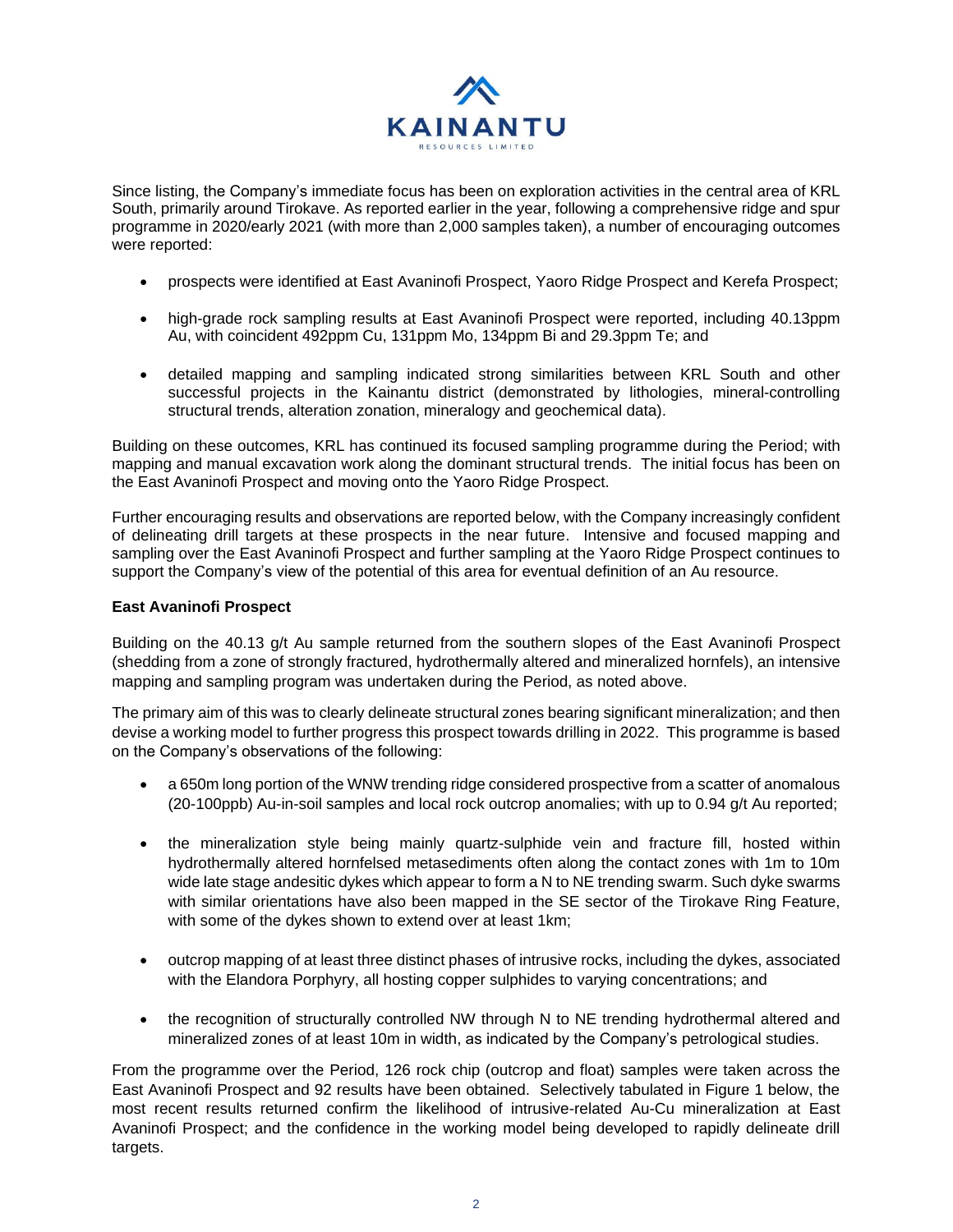

|        | (ppb) | (ppm)  |       |       |                |     |       |       |        |         | (% )  |
|--------|-------|--------|-------|-------|----------------|-----|-------|-------|--------|---------|-------|
| Sample | Au    | Au1    |       |       |                |     |       |       |        |         |       |
| No.    | (ppb) | (ppm)  | Ag    | Cu    | Mo             | As  | Bi    | Тe    | W      | S       | Fe    |
| A06036 | 121   | 0.03   | < 0.5 | 240   | 8              | <5  | 20    | 14    | $<$ 10 | 15,619  | 3.2   |
| A06040 | 7     | 0.01   | 0.6   | 1,950 | 5              | 21  | $<$ 2 | 6     | 21     | 165,100 | 29.29 |
| A06043 | 32    | 0.04   | 6.2   | 248   | 46             | 68  | $<$ 2 | $<$ 5 | $<$ 10 | 3,539   | 6.27  |
| A06046 | 407   | 0.1    | 3.6   | 3,775 | 18             | 14  | 5     | $<$ 5 | ~10    | 73,000  | 23.64 |
| A06048 | 3     | 0.02   | 1.2   | 2,363 | 2              | 10  | <     | 9     | 191    | 192,000 | 27.74 |
| A06051 | 5     | < 0.01 | 1     | 3,938 | $<$ 1          | 11  | $<$ 2 | 6     | 12     | 245,300 | 34.81 |
| A06054 | 462   | 0.32   | 11.9  | 1,222 | 20             | 791 | $<$ 2 | $<$ 5 | 12     | 29,753  | 14.99 |
| A06067 | 17    | 0.02   | < 0.5 | 1,177 | $\overline{2}$ | 5   | 20    | 15    | 40     | 73,900  | 7.88  |

#### *Figure 1: Selective Sample Results from East Avaninofi Prospect*

Specifically, the results demonstrate a probable nugget effect on Au values, with the comparison of fire assay (ppm) and ICP (ppb) methods. This is to be expected, particularly in the surficial portions of the mineralization. The results also indicate strong correlations of Au with Ag, Cu, Mo, and As; in addition to some elevated values of Bi, Te, and W. This supports observations of geochemical similarity between KRL South and the nearby Bilimoia Mineral Field; and its intrusive-related gold-copper mineralization style.

High proportions of S and Fe indicate a substantial sulphide content; which may also host high-grade Au potential. This aspect is expected to be an important factor for the airborne geophysical survey interpretation, with such sulphide-rich zones likely to impart a high conductivity signature on the electromagnetic response. The contrast of mainly strongly conductive linear structural zones with the generally resistive host rocks should provide readily identifiable targets for exposure, mapping, and sampling leading into drill target definition.

Cu results from outcrop samples on the East Avaninofi ridgeline demonstrate the main mineralizationcontrolling width and trend (within the dashed lines) along with a scatter of subsidiary (possibly parallel/subparallel) structures: see Figure 2 below. The locations of anomalous Au, Ag, and As values have also been added to highlight the association of elements within the main ridgetop zone, estimated to be a 16m width at this point.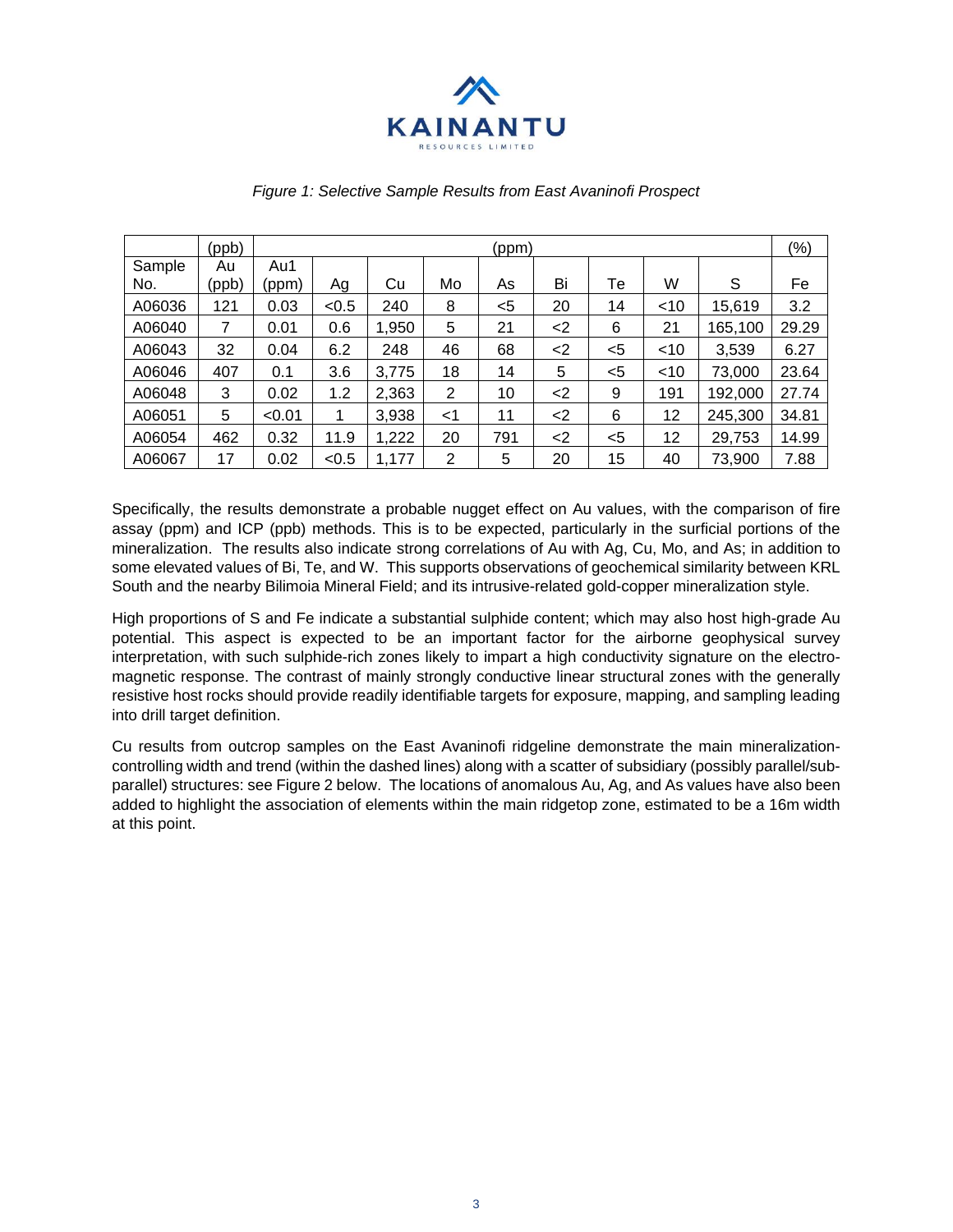

# *Figure 2: Distribution of anomalous Cu (+Au, Ag, As) samples at East Avaninofi Prospect*



Figure 2 demonstrates a strongly mineralized zone projecting in a NNE direction, into an area for further planned contour benching (referred to as the Stage C Area). There is potential for concentrated and significant Au-Ag-Cu+ mineralization, based on sampling and mapping to date.

KRL expects to access this area in coming weeks. In addition, excavation will continue to open up and expose the northern face of the East Avaninofi Prospect, progressively contour benching the downward slope towards the N, with related mapping and sampling expected to extend the strike directions as far as possible. KRL has planned for circa 2km of excavation and benching at the East Avaninofi Prospect in order to define initial drill targets on three different levels nominally spaced 50m vertically and 100m laterally. Further benching will likely progress northwards as the mineral controlling structures are exposed.

# **Yaoro Ridge Prospect**

To the east, the Yaoro Ridge Prospect is a N trending feature immediately adjacent to the East Avaninofi Prospect (inclusive of the Tebeo ridge continuing in a further easterly direction for about 1.75km). High structural permeability was initially observed in some outcrops and earlier sampling supported further investigation. Upon resolution of inter-clan matters in this area in Q1, KRL has been able to conduct further extensive exploration activities in the area during the Period.

Drainage mapping and sampling has now been completed, with a total of 926 rock chip (outcrop and float) soil, stream sediment, and pan concentrate samples taken and all results returned. Figure 3 below indicates comparative anomalous assay results for rock chips taken.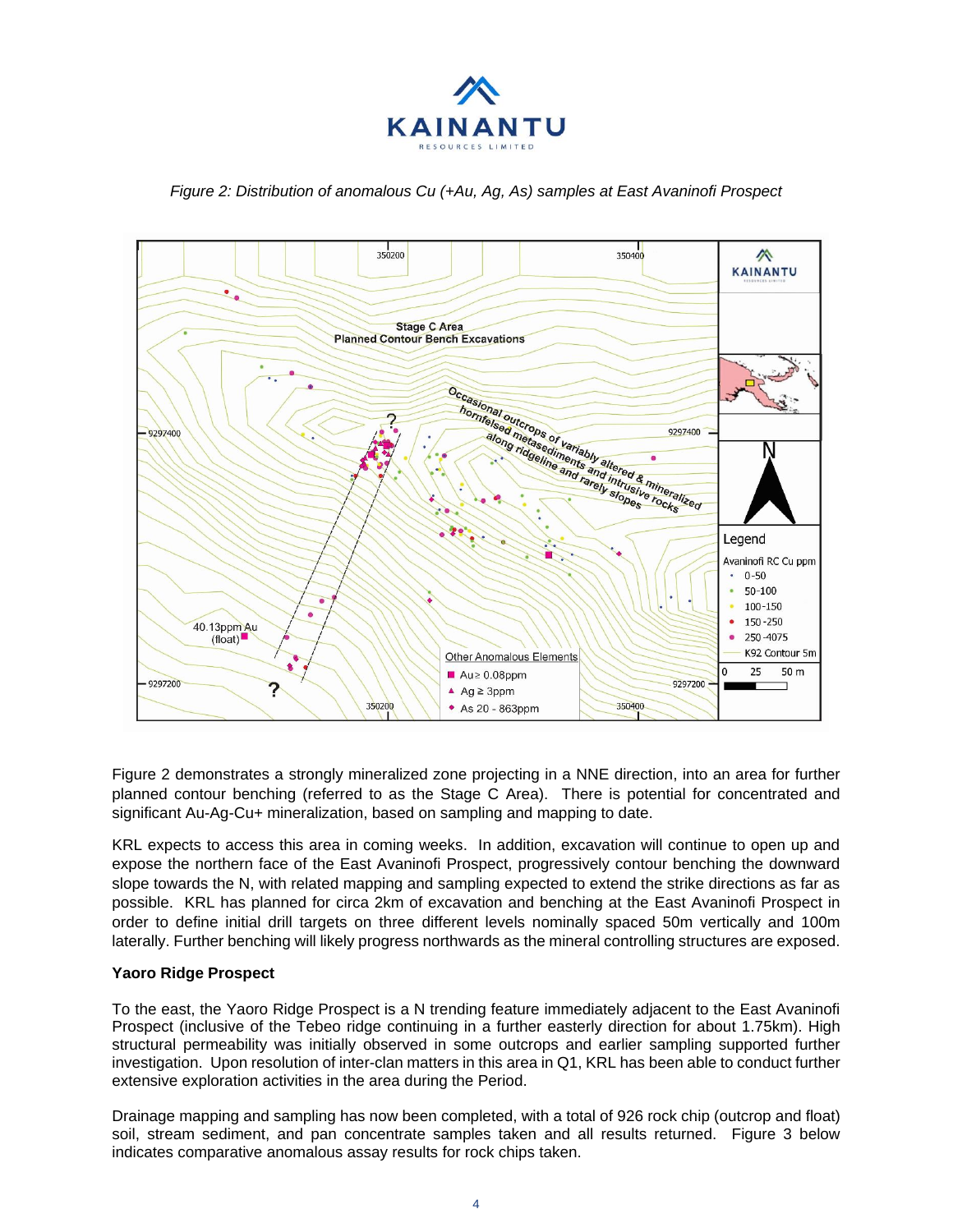



#### *Figure 3: Sampling at Yaoro Ridge Prospects During the Period*

These included a sample of 4.37 g/t Au, likely derived from the convergence area of the eastern flank of the Yaoro Ridge Prospect with the western Tebeo ridge, as the sample is composed of fractured, hydrothermally altered and mineralised hornfels (similar to those found with the highest grades at the East Avaninofi Prospect).

Some strongly anomalous Cu and other pathfinder elements were also identified (including a dominant N trending structural zone hosting up to 0.59% Cu at surface near an old adit area on south Yaoro Ridge). This appears to be a likely extension of a zone of Au anomalies identified in hydrothermally altered breccias to the south; and supported by several clusters of Au-in-soil anomalies (20 to 129 ppb Au) and associated elevated As results returned from the southern trending fingers off the main ridge. Analysis of key sample results is contained in Figure 4.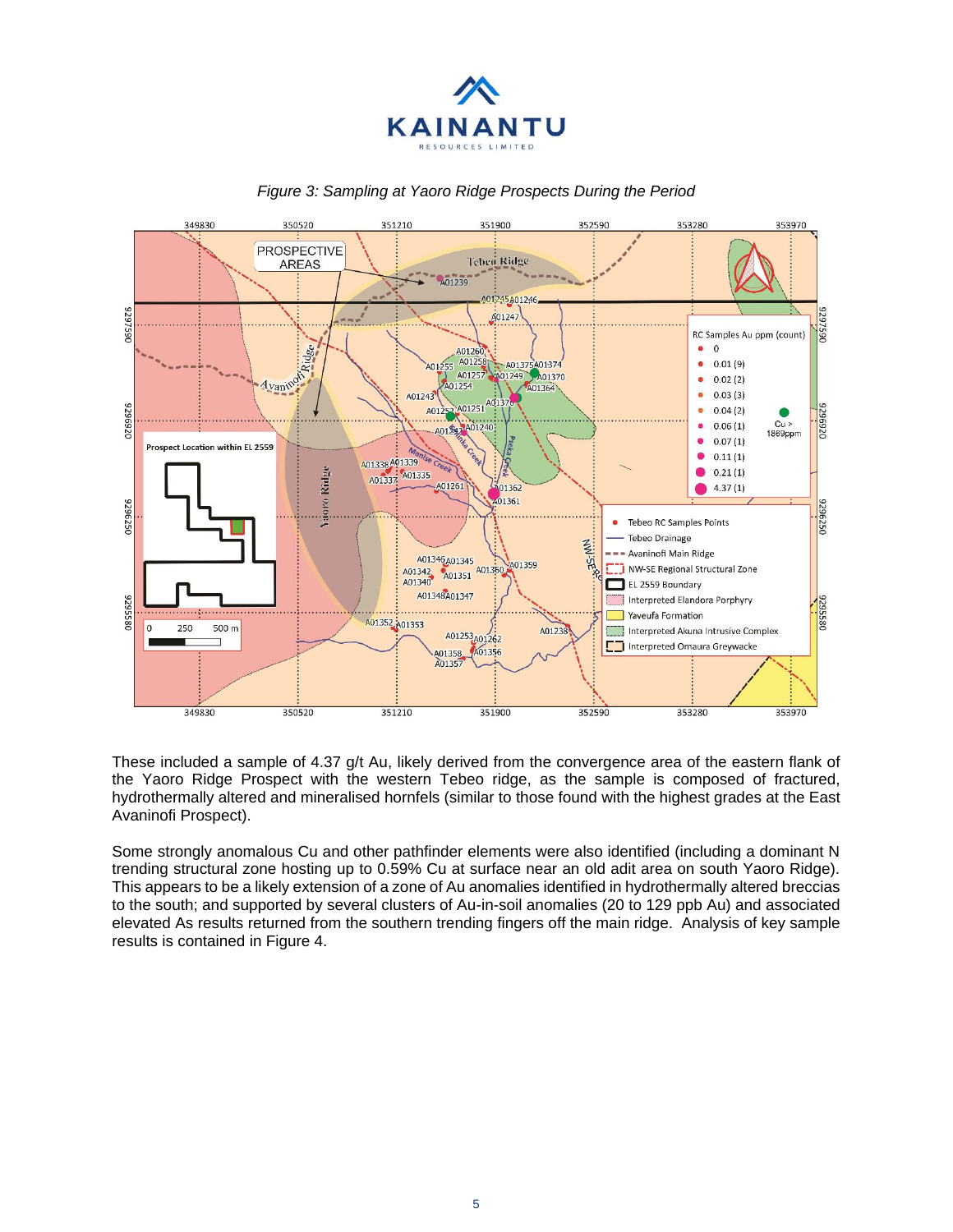

| KRL Sth - H1 2021 Exploration Program - Tebeo Drainage Anomalous RC Results |        |        |                 |        |           |        |        |        |  |  |  |
|-----------------------------------------------------------------------------|--------|--------|-----------------|--------|-----------|--------|--------|--------|--|--|--|
| Sample No.                                                                  | Au_ppm | Ag_ppm | As_ppm          | Sb_ppm | $Cu\_ppm$ | Pb_ppm | Bi_ppm | Te_ppm |  |  |  |
| A01362                                                                      | 4.37   | 2.5    | 1789            | 8.6    | 134       | 952    | 0.2    | 2.7    |  |  |  |
| A01376                                                                      | 0.21   | 6.2    | 139             | 1.8    | 2134      | 16     | 4.6    | 1.1    |  |  |  |
| A01239                                                                      | 0.11   | 3      | 17              | 0.2    | 16        | 105    | 0      | 0      |  |  |  |
| A01240                                                                      | 0.07   | 2.6    | 45              | 0.8    | 88        | 581    | 0.4    | 0.1    |  |  |  |
| A01249                                                                      | 0.06   | 0.2    | 9               | 0.1    | 785       | 23     | 192    | 24.9   |  |  |  |
| A01363                                                                      | 0.04   | 0.3    | 10              | 0.1    | 38        | 4      | 0      | 0      |  |  |  |
| A01364                                                                      | 0.04   | 0      | 2               | 0      | 161       | 0      | 2.2    | 0.8    |  |  |  |
| A01248                                                                      | 0.03   | 0      | 32 <sub>2</sub> | 0.6    | 463       | 368    | 17.2   | 3.6    |  |  |  |
| A01343                                                                      | 0.03   | 0      | $\Omega$        | 0      | 22        | 2      | 0.4    | 0.1    |  |  |  |
| A01370                                                                      | 0.03   | 0.8    | 21              | 0.9    | 2731      | 112    | 1.1    | 0.8    |  |  |  |
| A01252                                                                      | 0.02   | 0.4    | 5               | 0      | 1870      | 16     | 56.8   | 8.7    |  |  |  |

#### *Figure 4: Anomalous Samples and Correlations from Yaoro Ridge Prospects*

*Note: Red highlights strongly anomalous, orange moderately anomalous, and yellow weakly anomalous.*

In summary, the sampling results in conjunction with recent mapping indicates lithologies, alteration and mineralization similar to the East Avaninofi Prospect, meaning it is highly likely the two prospects are spatially and temporally associated.

Further excavation work is planned in coming months to expose mineralized zones along the eastern flank of Yaoro Ridge, moving in a northerly direction towards Tebeo ridge. In conjunction with an airborne EM and magnetics geophysical survey, the focus will be on defining drill targets in the area in 2022.

# **Kerefa Prospect**

Further to the E, the Kerefa Prospect was extensively mapped with sampling of 12 costeans and surrounds in H1 2021. Initial sample results identified two apparent trends: (i) extending over 2,600m in a NNE direction, encompassing 6 widely separated points of anomalous Au-in-soil values between 19ppb Au and 102ppb Au; and (ii) a smaller NNW trend of outcrops bearing up to 1.92ppm Au and 1,245ppm Cu. These samples taken demonstrated epithermal quartz in a hydrothermal breccia. However, a southern cluster of Au-in-soil samples indicated only weakly anomalous Au and Cu results. Relative to the other prospects (and the prospectivity of KRL North), the Company has downgrade work at the Kerefa Prospect for the time-being; enabling KRL to focus resources on priority areas.

# **Next Steps**

KRL remains extremely encouraged by exploration activities at KRL South, especially at the East Avaninofi Prospect and Yaoro Ridge Prospect.

Notwithstanding COVID related delays, meaningful progress has been made throughout 2021, in line with KRL's plan to take a focused approach to identify near term drilling targets at KRL South. Work continues to increase the Company's confidence on the highly prospective nature of the project. For the remainder of the year, the Company will continue to undertake excavation work for contour benching and exposure of mineralization; building on sampling data for geochemical analysis in addition to mapping and modelling.

Given increased confidence, KRL is advancing final planning to commence an airborne geophysical (EM & magnetics) programme at KRL South in the near future (likely in during December 2021). This will add a further dimension to KRL's plans to accelerate activities leading to a drilling programme in 2022. The Company will provide a further update on this initiative in the near future.